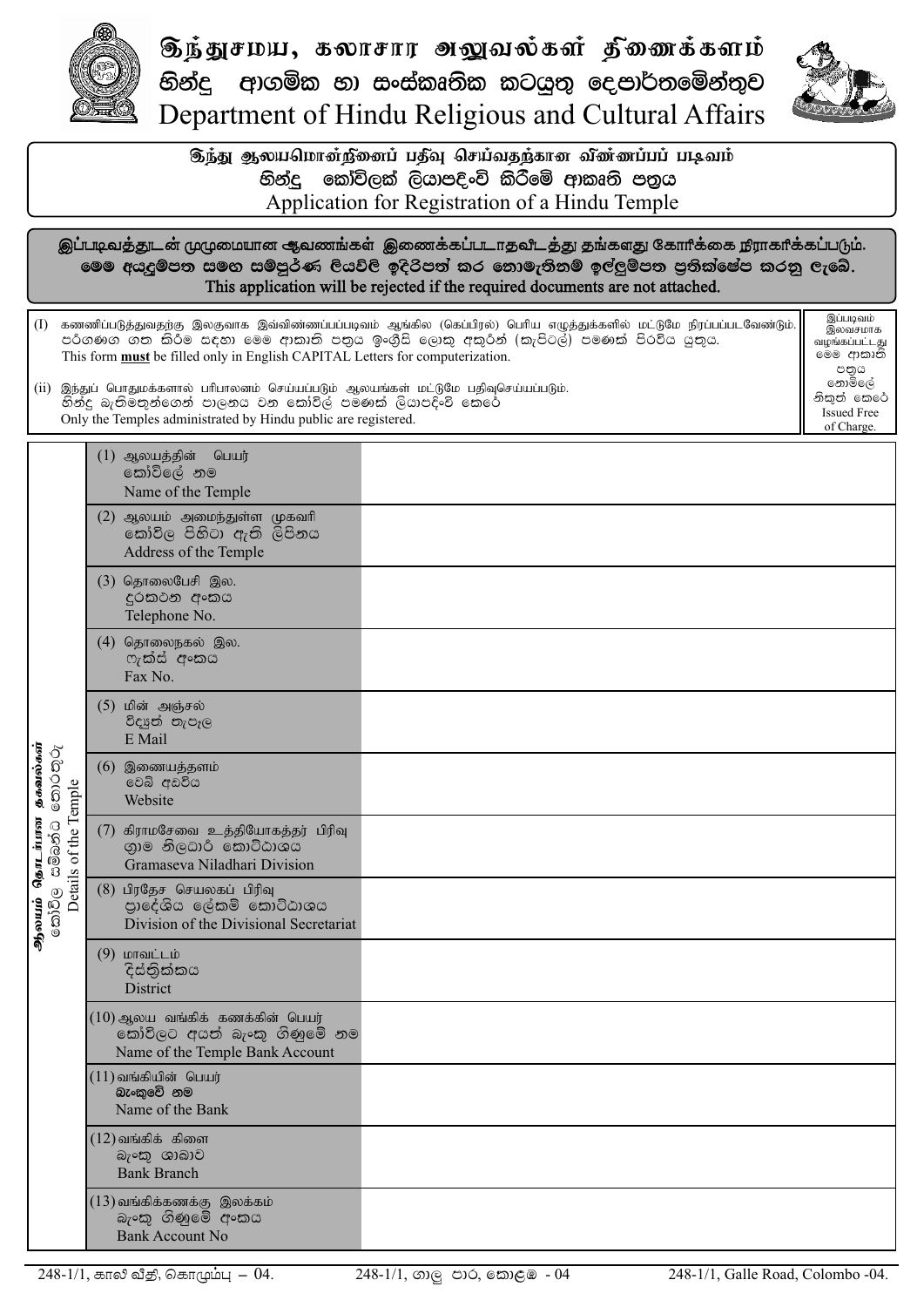| ஆவணங்கள்<br>Annexed<br>ම්යම්<br>Documents to be<br>வேண்டி<br>$\overline{\mathbb{S}}$<br>ඇමිණිය<br>இணைக்கப்பட                                                              | 01. ஆலய வரலாறு பற்றிய சுருக்கம்<br>කෝවිලේ ඉතිහාසය සම්බන්ධ කෙටි විස්තර<br>A short history of the Temple<br>02. பரிபாலன சபை விபரம்<br>පාලක සහා විස්තර<br>Details of the Administrative Committee<br>03. சபையால் அங்கீகரிக்கப்பட்ட ஆலய பரிபாலன யாப்பு<br>පාලක සභාව විසින් අනුමත කරන ලද වාවස්ථාව<br>An approved constitution of the administration<br>04. ஆலயக் காணியினை உறுதிப்படுத்தும் ஆவணம்<br>කෝවිල් හමියේ අයිතිය තහවුරු කෙරෙන ලියවිලි<br>The document in proof of the Temple land.                                                                         | 07.<br>விபரம்<br>විස්තර | 05. நிர்வாகம், நிதி தொடர்பான வருடாந்த அறிக்கைகள்<br>පරිපාලන සහ ගිණුම් සම්බන්ධ වාරිෂික වාරිතා<br>Annual reports of the Administration and Accounts<br>06. ஆலயமூர்த்திகள், விசேட பூசைகள், வருடாந்த உற்சவம்<br>பற்றிய விபரங்கள்<br>කෝවිලේ ඇති දේවරුප, විශේෂ පූජා සහ වාර්ෂික<br>මංගලා පිලිබඳ විස්තර<br>Details of Temple Idols, Special Poojas, and Annual Festivals<br>ஆலயத்தின மூலம் செய்யப்படும் பொதுச் சேவைகள் பற்றிய<br>කෝවිල විසින් ඉටු කරන ලද සමාජ සේවා පිලිබඳ<br>Details of social activities carried out by the temple |                    |  |  |
|---------------------------------------------------------------------------------------------------------------------------------------------------------------------------|--------------------------------------------------------------------------------------------------------------------------------------------------------------------------------------------------------------------------------------------------------------------------------------------------------------------------------------------------------------------------------------------------------------------------------------------------------------------------------------------------------------------------------------------------------------|-------------------------|-----------------------------------------------------------------------------------------------------------------------------------------------------------------------------------------------------------------------------------------------------------------------------------------------------------------------------------------------------------------------------------------------------------------------------------------------------------------------------------------------------------------------------|--------------------|--|--|
| Committee<br>ස්තතිකය<br>உறுதியுரை<br><b>ஆலயநிதுளகத்தினரின் உ</b><br>கிறிரு கர்கு கலைதி<br>Certification of the Temple                                                     | மேற்குறித்த விபரங்கள் யாவும் சரியானவை எனவும், கோரப்பட்ட ஆவணங்கள் அனைத்தும் இணைக்கப்பட்டுள்ளன<br>எனவும், ஆலயத்தின் செயற்பாடுகள் திறம்பட நடைபெறுகின்றன எனவும் உறுதிகூறுகின்றோம்.<br>ඉහත සඳහන් තොරතුරු නිවැරදි බවත්, ඉල්ලා ඇති ලියවිලි මේ සමග අමුණා ඇති බවත්, සහතික කරමු.<br>We certify that the above particulars are true and requested documents are annexed and the activities carried out by the<br>Temple are in order.<br>தலைவரின் பெயரும் கையொப்பமும்<br>செயலாளரின் பெயரும் கையொப்பமும்<br>திகதி<br>සහාපතිගේ නම සහ අත්සන<br>ලේකම්ගේ නම සහ අත්සන<br>දිනය |                         |                                                                                                                                                                                                                                                                                                                                                                                                                                                                                                                             |                    |  |  |
|                                                                                                                                                                           | Name & Signature of the President                                                                                                                                                                                                                                                                                                                                                                                                                                                                                                                            | Date                    | Name & Signature of the Secretary                                                                                                                                                                                                                                                                                                                                                                                                                                                                                           |                    |  |  |
| ட தவியனர்/கலாசார உத்தியோகத்தரின் சிமர்க<br>"සහකාර/සංස්කෘතික නිලධාරීගේ නිර්දේශ<br>tion of the Development Asst. / Cultural Officer<br>Recommenda<br>அபிவிருத்தி<br>සංවර්ධන | மேற்படி இந்து ஆலயத்தினால் சமா்ப்பிக்கப்பட்டுள்ள விடயங்கள் யாவும் உண்மையெனவும், குறித்த ஆலயத்தில் எவ்வித<br>நிர்வாகப் பிரச்சினைகளும் இல்லை எனவும் உறுதிப்படுத்துகின்றேன்.<br>ඉහත කෝවිල් කමිටුව විසින් සපයා ඇති තොරතුරු නිවැරදි බවත්, කෝවිල් පාලනයේ කිසිදු ගැටඑකාර්<br>තත්ත්වයක් නොමැති බවත් සහතික කරමි.<br>I certify that the particulars given by the temple authorities are true and there is no dispute in the administration of the Temple.                                                                                                               |                         |                                                                                                                                                                                                                                                                                                                                                                                                                                                                                                                             |                    |  |  |
|                                                                                                                                                                           | கையொப்பம் අත්සන Signature                                                                                                                                                                                                                                                                                                                                                                                                                                                                                                                                    |                         | பதவி முத்திரை නිලමුදුාව Rubber Stamp                                                                                                                                                                                                                                                                                                                                                                                                                                                                                        | திகதி දිනය Date    |  |  |
| Recommendation of the Grama Niladhari<br>கிராமசேவை உத்தியோகத்தரின் சிபர்சு<br>குறி திடுபெப்பூர் திப்டீதேய                                                                 | எனது பிரிவில் உள்ள மேற்படி ஆலயம் சரியான முறையில் இயங்குகின்றது எனவும், இவ்வாலயத்தினைப் பதிவு செய்யலாம்<br>எனவும் சிபார்சு செய்கின்றேன்.<br>මාගේ කොට්ඨාශයේ පිහිටා ඇති මෙම හින්දු කෝවිල නිසියාකාරව පවත්වාගෙන යන බැවින් ලියාපදිංචි කිරීම<br>නිර්දේශ කරමි.<br>I recommend that the above temple of my division functions properly and could be registered.                                                                                                                                                                                                       |                         |                                                                                                                                                                                                                                                                                                                                                                                                                                                                                                                             |                    |  |  |
|                                                                                                                                                                           | கையொப்பம் අත්සන Signature                                                                                                                                                                                                                                                                                                                                                                                                                                                                                                                                    |                         | பதவி முத்திரை නිලමුදුාට Rubber Stamp                                                                                                                                                                                                                                                                                                                                                                                                                                                                                        | දිනය Date<br>திகதி |  |  |
| Certification of the Divisional Secretary<br>உறுதியுரை<br>යනතිකය<br>ළේකමිනේ<br>செயலாளரின்<br>පාදේශිය<br>பிரதேச                                                            | மேற்படி சிபாரிசு உறுதிப்படுத்தப்படுகின்றது.<br>මෙම නිර්දේශය සහතික කරන ලදී.<br>The above recommendation is certified.                                                                                                                                                                                                                                                                                                                                                                                                                                         |                         |                                                                                                                                                                                                                                                                                                                                                                                                                                                                                                                             |                    |  |  |
|                                                                                                                                                                           | கையொப்பம் අත්සන Signature                                                                                                                                                                                                                                                                                                                                                                                                                                                                                                                                    |                         | பதவி முத்திரை නිලමුදාව Rubber Stamp                                                                                                                                                                                                                                                                                                                                                                                                                                                                                         | දිනය Date<br>திகதி |  |  |